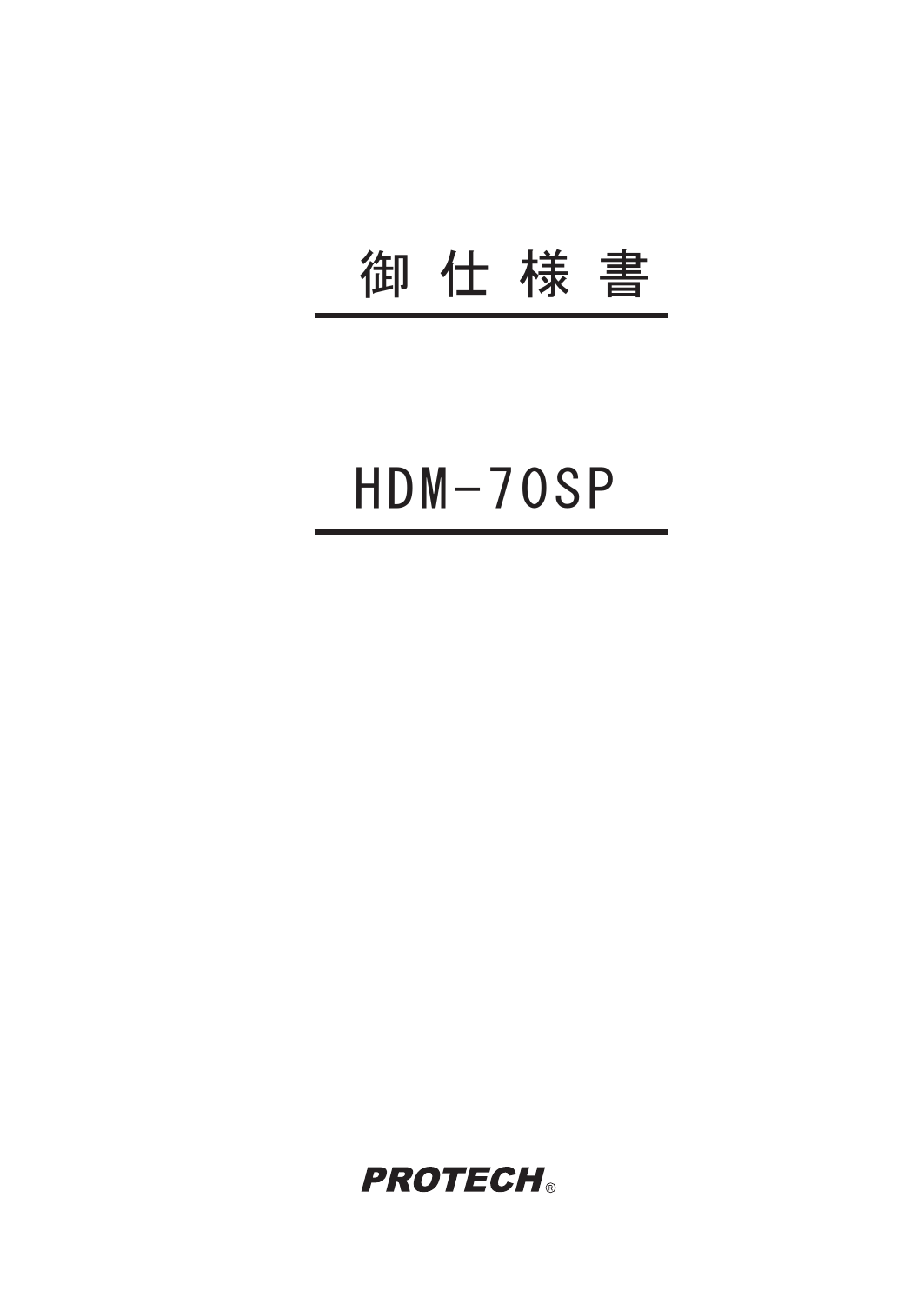## Specifications

HDM-70SP  $\pm$ 株

| 画像<br>Display                                      |             |                                                                                                      |                          |                    |            |         |
|----------------------------------------------------|-------------|------------------------------------------------------------------------------------------------------|--------------------------|--------------------|------------|---------|
| LCD Panel                                          |             | TFT-LCD Active Matrix (TN)                                                                           |                          |                    | LCD パネル    |         |
| Size                                               |             | 7.0 inch diagonal (152.4(H) x 91.4(V) mm)<br>(2 Displays in a row)                                   |                          | 画面サイズ              |            |         |
| Aspect Ratio                                       |             | 16:9(16:10)                                                                                          |                          | アスペクト比             |            |         |
| Resolution                                         |             | 800 (H) x 480 (V) x 3 (RGB). E?ective Pixels                                                         |                          |                    | 解像度        |         |
| Viewing Angle                                      |             | 130 $^{\circ}$ (H), 110 $^{\circ}$ (V)                                                               |                          |                    | 視野角        |         |
| Color                                              |             | 16.7M Colors (8 bit)                                                                                 |                          |                    | 色再現性       |         |
| Input / Output                                     |             |                                                                                                      |                          |                    |            | 入力 / 出力 |
| DC IN                                              |             | XLR 4-pin (male)                                                                                     |                          |                    | DC 電源      |         |
| SDI(HD/SD)<br>1 N                                  |             | BNC $x2: 1Vp-p$ , 75 $\Omega$                                                                        |                          |                    | SDI 入力     |         |
| $SDI$ (HD/SD)<br>0UT                               |             | BNC $x1$ : 1Vp-p. 75 $\Omega$<br>Loop Thru                                                           |                          |                    | SDI 出力     |         |
| OPTION INPUT                                       |             | HD Component/ DVI Input Port                                                                         |                          |                    | オプション入力    |         |
| AUDIO OUT                                          |             | Front Stereo Jack x2( $\phi$ 3.5, $\phi$ 6.3) Rear XLR 3P, male x2, Stereo Jack( $\phi$ 3.5) オーディオ出力 |                          |                    |            |         |
| REMOTE                                             |             | $8-p$ in $x1$<br>RJ45 7 GPI<br>(USER preset functions)<br>$/ 1$ Screen                               |                          |                    | リモートコントロール |         |
| General<br>一般                                      |             |                                                                                                      |                          |                    |            |         |
| Power requirement                                  |             | DC 12 V $(10 V - 16 V)$                                                                              |                          |                    | DC 電源      |         |
| Power consumption                                  |             | Approx. 14W (1.1 A)                                                                                  |                          |                    | 消費電力       |         |
| Weight                                             |             | approx. 2.7 kg (3.0 kg including Power Adaptor)                                                      |                          |                    |            | 重量      |
| Dimensions (WxHxD)                                 |             | approx. 481.4 x 132.6 x 60.5 mm (main body)                                                          |                          |                    | 外形寸法       |         |
| Operating<br>Conditions                            | Temperature | 0 °C to 40 °C (20 °C to 30 °C recommended)                                                           | 動作条件                     |                    | 温度(推奨温度)   |         |
|                                                    | Humiditty   | 30 % to 85 % (no condensation)                                                                       |                          | 動作条件               | 湿度         |         |
| Storage<br>Conditions                              | Temperature | $-10$ °C to 40 °C                                                                                    | 保存条件                     |                    |            | 温度      |
|                                                    | Humiditty   | 0 % to 90 %                                                                                          |                          |                    | 保存条件 湿度    |         |
| Video Format                                       |             |                                                                                                      |                          |                    | 信号方式       |         |
| Detection                                          |             | Full Automatic Detection                                                                             |                          | 信号検出方式             |            |         |
| Format                                             |             | Standard Definition                                                                                  | 575i/50<br>$480i/60$ ,   | (SDI / Component ) |            |         |
|                                                    |             | Enhanced Definition                                                                                  | $480p/60$ .<br>575p/50   | (Component)        |            |         |
|                                                    |             | High Definition                                                                                      | 720p/60 /50 /30 /25 /24  | (SDI)              |            |         |
|                                                    |             |                                                                                                      | $1080i/60 /50 /48$ (PsF) | (SDI / Component ) |            |         |
|                                                    |             |                                                                                                      | 1080p/30 /25 /24         | (SDI)              |            |         |
|                                                    |             | VGA, SVGA, XGA, SXGA, UXGA                                                                           |                          | ( Component )      |            |         |
| 付属品<br>Accessories                                 |             |                                                                                                      |                          |                    |            |         |
| ACアダプター/取扱説明書<br>AC Power Adaptor/Instruction Book |             |                                                                                                      |                          |                    |            |         |

NOTE Features, design and specifications are subject to change without notice. デザイン, 仕様は、予告なく変更することがあります。